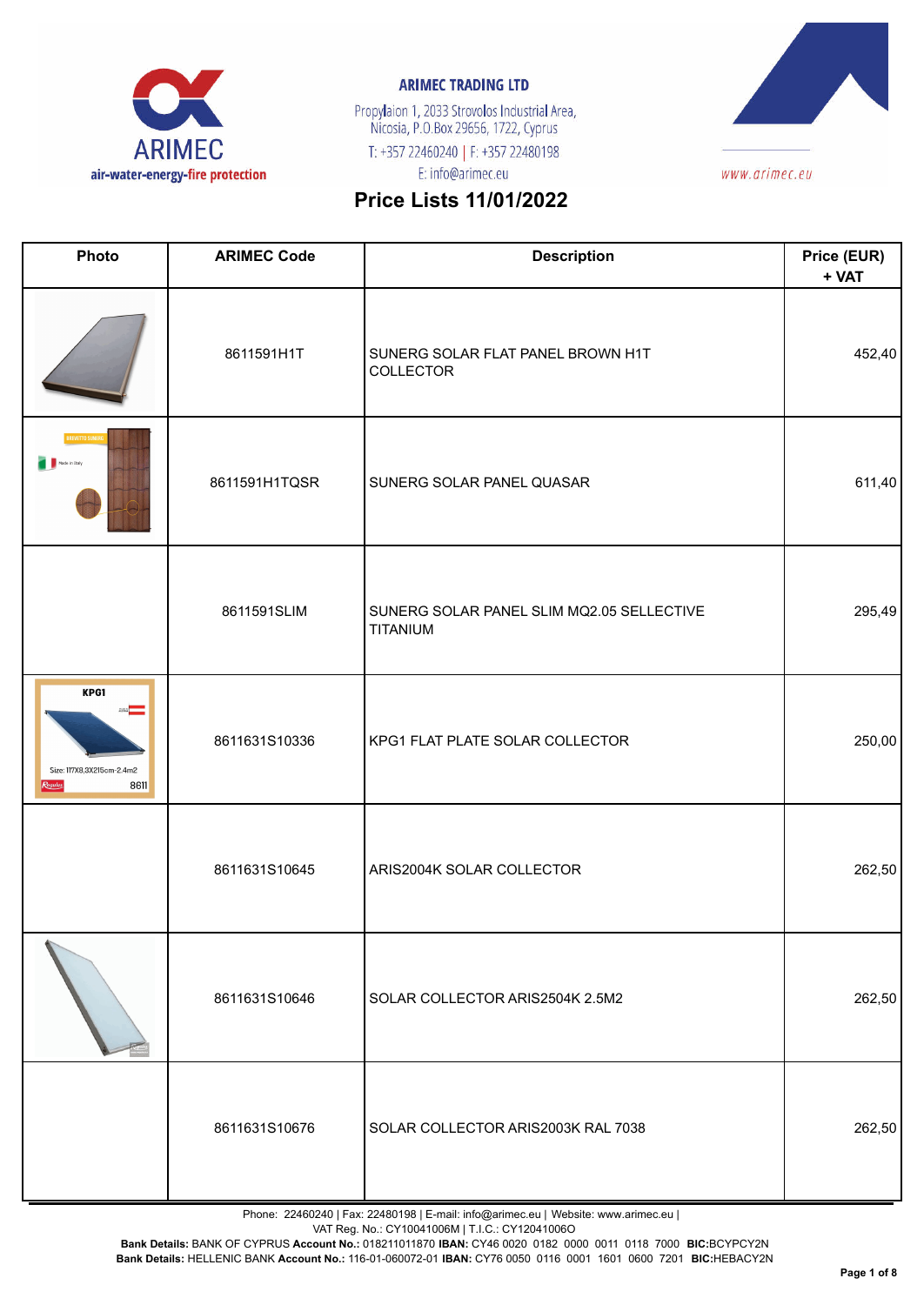

Propylaion 1, 2033 Strovolos Industrial Area,<br>Nicosia, P.O.Box 29656, 1722, Cyprus T: +357 22460240 | F: +357 22480198 E: info@arimec.eu



# **Price Lists 11/01/2022**

| Photo              | <b>ARIMEC Code</b> | <b>Description</b>                                     | Price (EUR)<br>+ VAT |
|--------------------|--------------------|--------------------------------------------------------|----------------------|
|                    | 8611631S10998      | SOLAR COLLECTOR ARIS2004H K RAL7016                    | 262,50               |
| Regulus<br>waxaans | 8611631S11763      | KPC1+ SOLAR COLLECTOR KPC1+4X CU 22MM -PIPES           | 262,50               |
|                    | 8611631S13053      | Copper Plate Sellective Coated SOLAR COLLECTOR<br>KPR1 | 262,50               |
|                    | 8611631S14620      | KPR1+ALP 2x1m SELLECTIVE COATING SOLAR<br>COLLECTOR    | 251,73               |
|                    | 8611631S7126       | KTU 10 SOLAR COLLECTOR, 100X197cm 10 U-PIPES           | 560,34               |
|                    | 8611631S8183       | KPS11-ALP SOLAR COLLECTOR-125X200CM AL FR.<br>PRISMAT  | 414,34               |
|                    | 8611631S9651       | KPA1-ALP SOLAR COLLECTOR 100X200cm PRISMATIC           | 299,85               |

Phone: 22460240 | Fax: 22480198 | E-mail: info@arimec.eu | Website: www.arimec.eu |

VAT Reg. No.: CY10041006M | T.I.C.: CY12041006O

**Bank Details:** BANK OF CYPRUS **Account No.:** 018211011870 **IBAN:** CY46 0020 0182 0000 0011 0118 7000 **BIC:**BCYPCY2N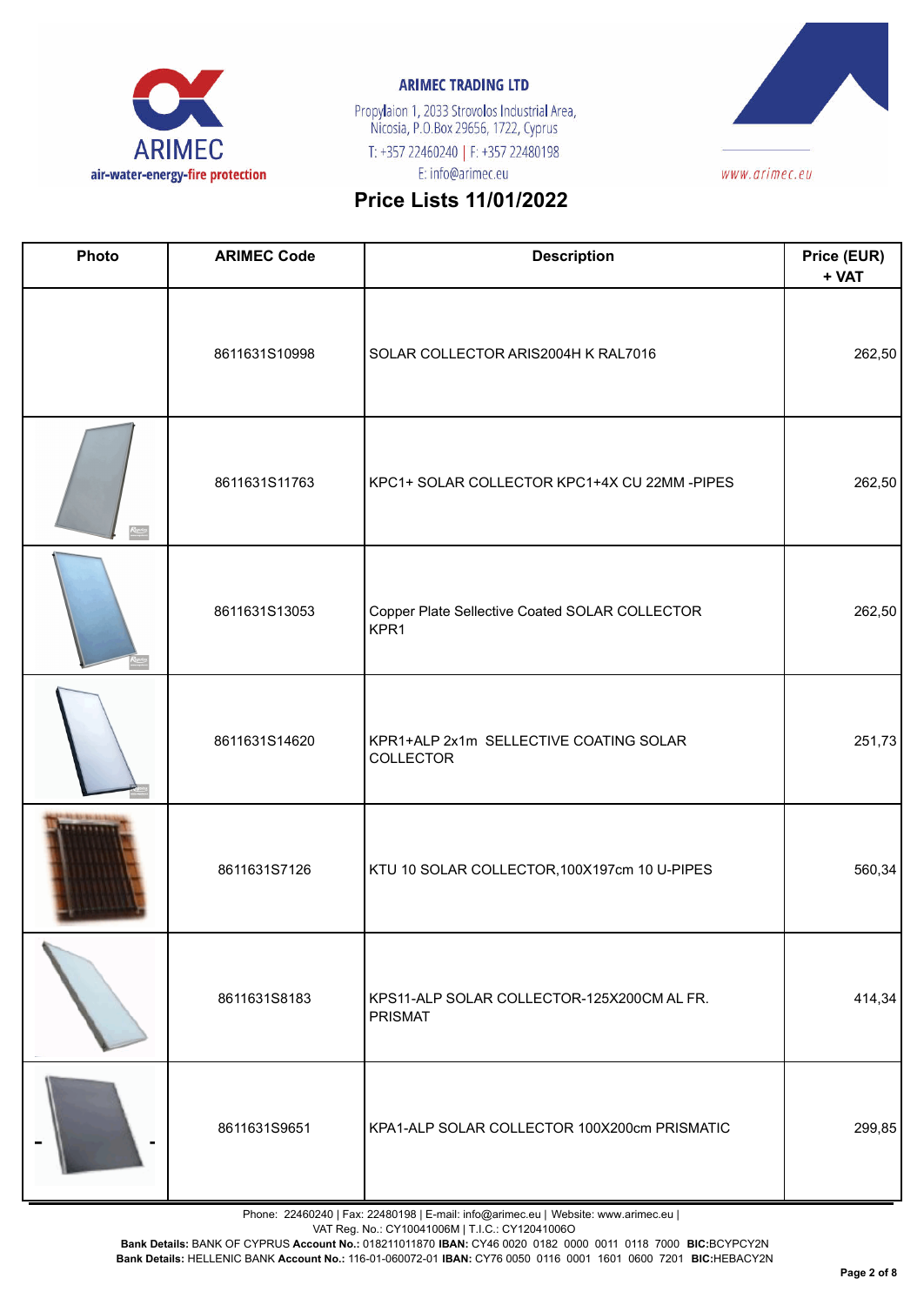

Propylaion 1, 2033 Strovolos Industrial Area,<br>Nicosia, P.O.Box 29656, 1722, Cyprus T: +357 22460240 | F: +357 22480198 E: info@arimec.eu



# **Price Lists 11/01/2022**

| Photo                                             | <b>ARIMEC Code</b> | <b>Description</b>                                                         | Price (EUR)<br>+ VAT |
|---------------------------------------------------|--------------------|----------------------------------------------------------------------------|----------------------|
|                                                   | 8611725VKF155VPLUS | VAILLANT SOLAR COLLECTOR VKF 155V PLUS                                     | 740,25               |
| <b>ROTH</b><br>Size: 120X10.9X210cm-2.5m2<br>8611 | 8611888ROH252      | ROTH FLAT SOLAR COLLECTOR H252 S4 1.2X2.1<br>2.43m2 ***                    | 579,60               |
|                                                   | 8618591EVO1TKIT    | SUNERG SOLAR COVER KIT FOR N.1 H1T<br>COLLECTOR WITH CONTROL UNIT          | 670,86               |
|                                                   | 8618591TELR        | SUNERG FULL FRAME HIGH FOR H1T SOLAR<br><b>COLLECTORS</b>                  | 64,20                |
|                                                   | 8618631F7710       | REG-7710 CONNECTING SET FOR KPC1 AND KPS                                   | 28,35                |
|                                                   | 8621102HP581801025 | ARIKLIMA HEAT PIPE VACUUM TUBE SOLAR<br>COLLECTOR HP SERIES 58X1800/25     | 724,50               |
|                                                   | 8621102UP47150015  | ARIKLIMA U PIPE VACUUM TUBE SOLAR COLLECTOR<br><b>UP SERIES 47X1500/15</b> | 339,98               |

Phone: 22460240 | Fax: 22480198 | E-mail: info@arimec.eu | Website: www.arimec.eu |

VAT Reg. No.: CY10041006M | T.I.C.: CY12041006O

**Bank Details:** BANK OF CYPRUS **Account No.:** 018211011870 **IBAN:** CY46 0020 0182 0000 0011 0118 7000 **BIC:**BCYPCY2N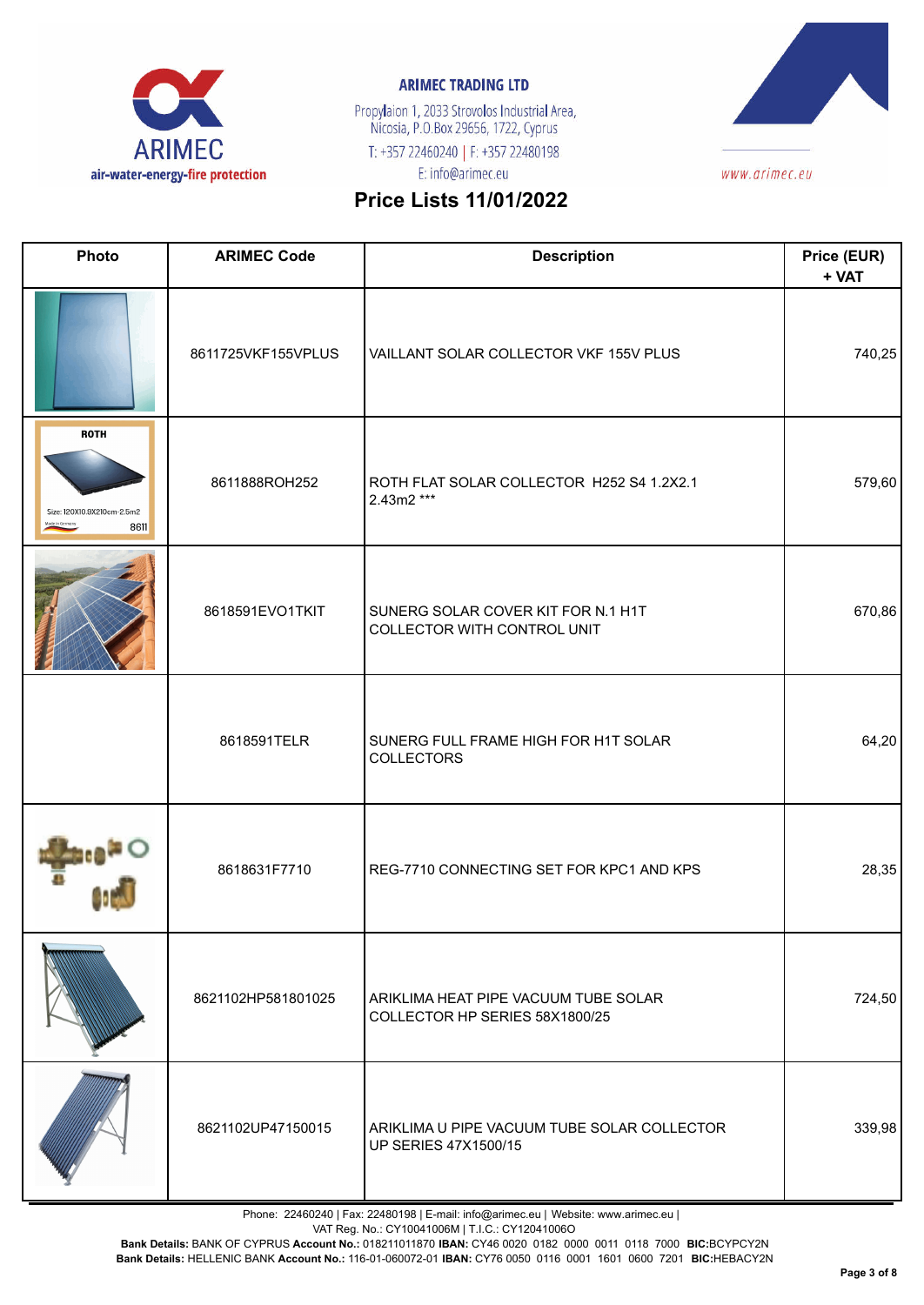

Propylaion 1, 2033 Strovolos Industrial Area,<br>Nicosia, P.O.Box 29656, 1722, Cyprus T: +357 22460240 | F: +357 22480198 E: info@arimec.eu



# **Price Lists 11/01/2022**

| Photo | <b>ARIMEC Code</b>  | <b>Description</b>                                                                           | Price (EUR)<br>+ VAT |
|-------|---------------------|----------------------------------------------------------------------------------------------|----------------------|
|       | 8621102UP471501020  | ARIKLIMA U PIPE VACUUM TUBE SOLAR COLLECTOR<br><b>UP SERIES 47X1500/20</b>                   | 400,71               |
|       | 8621102UPR47150014  | ARIKLIMA U PIPE VACUUM TUBE SOLAR COLLECTOR<br>WITH REFLECTOR UPR SERIES WITH CPC 47X1500/14 | 443,89               |
|       | 8621631P7342        | KTU 9R2 SOLAR COLLECTOR 143X197cm VACUUM<br><b>TUBE</b>                                      | 901,85               |
|       | 8621631P7343        | KTU 6R2 SOLAR COLLECTOR, 100X197cm6U-PIPES                                                   | 684,82               |
|       | 8631102ALTC58180030 | AUCKLAT VACUUM THERMOSYP.SYSTEM WITH<br>FRESH H.WATER                                        | 761,12               |
|       | 8638631S10653       | TSN 305-308SADA INSTALLATION KIT TSN308                                                      | 108,66               |
|       | 8688631F10159       | STAINLESS-STEEL ANCHOR FOR PANTILES, FOR<br><b>ROOF</b>                                      | 27,45                |

Phone: 22460240 | Fax: 22480198 | E-mail: info@arimec.eu | Website: www.arimec.eu |

VAT Reg. No.: CY10041006M | T.I.C.: CY12041006O

**Bank Details:** BANK OF CYPRUS **Account No.:** 018211011870 **IBAN:** CY46 0020 0182 0000 0011 0118 7000 **BIC:**BCYPCY2N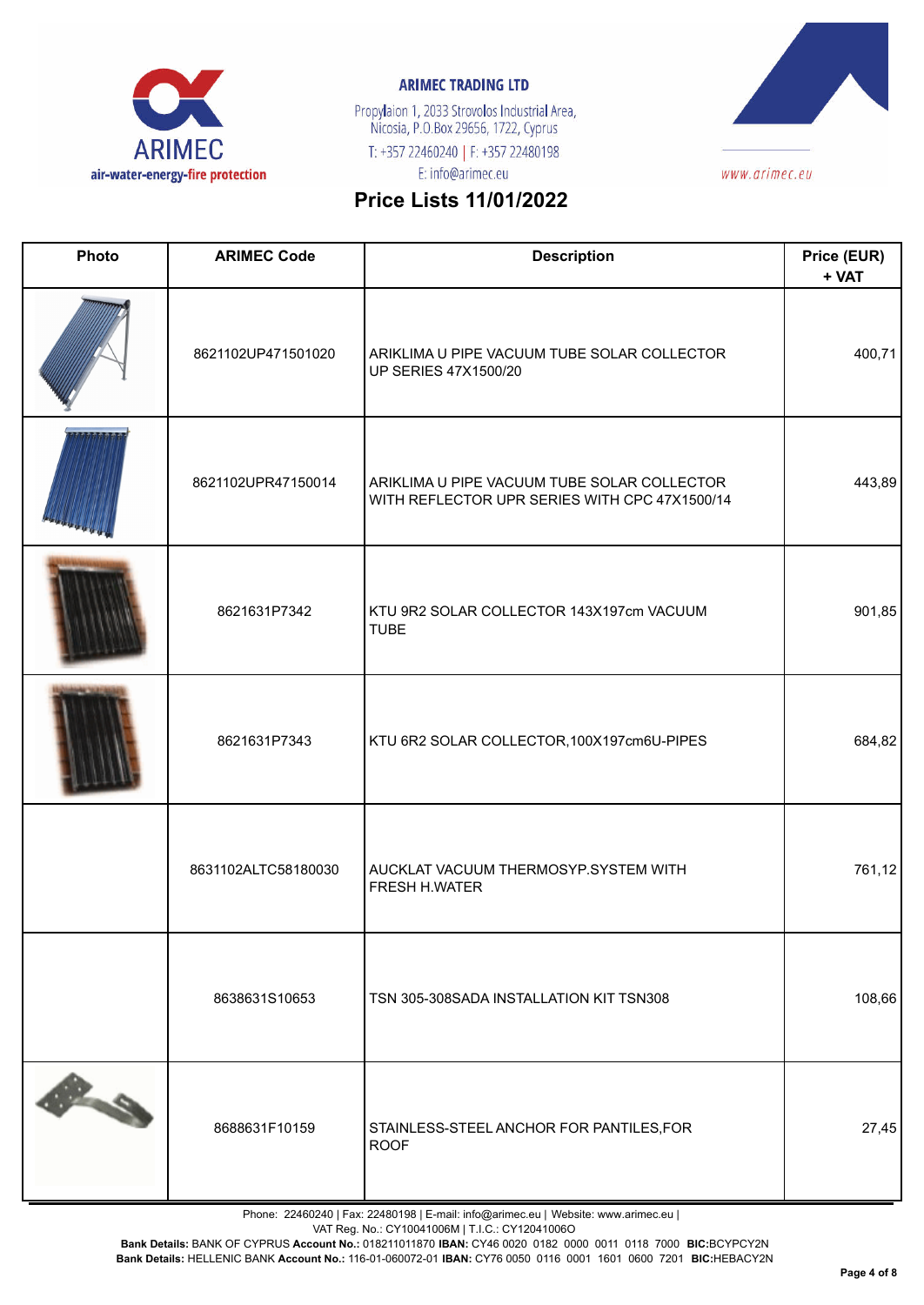

Propylaion 1, 2033 Strovolos Industrial Area,<br>Nicosia, P.O.Box 29656, 1722, Cyprus T: +357 22460240 | F: +357 22480198 E: info@arimec.eu



# **Price Lists 11/01/2022**

| Photo | <b>ARIMEC Code</b> | <b>Description</b>                                            | Price (EUR)<br>+ VAT |
|-------|--------------------|---------------------------------------------------------------|----------------------|
|       | 8688631F10522      | RETAINING CLAMP FOR KPG                                       | 2,06                 |
|       | 8688631F12141      | RETAINING SIDE BRACKET FOR KPC+KPS                            | 2,00                 |
|       | 8688631F6857       | STAINLESS-STEEL ANCHOR FOR PANTILES                           | 19,98                |
|       | 8688631F6859       | TRIANGLE SUPPORT STRUT 45o                                    | 61,95                |
|       | 8688631F6920       | ALUMINUM ANCHOR FOR SLATE TILES, ADJ. HEIGHT                  | 18,27                |
|       | 8688631F6925       | M8 TRAVELLING NUT FOR BASE RAIL                               | 1,26                 |
|       | 8688631F6932       | ALUMINUM ANCHOR FOR PANTILE TILES, ROOF, ADJ.<br><b>HEIGH</b> | 29,99                |

Phone: 22460240 | Fax: 22480198 | E-mail: info@arimec.eu | Website: www.arimec.eu |

VAT Reg. No.: CY10041006M | T.I.C.: CY12041006O

**Bank Details:** BANK OF CYPRUS **Account No.:** 018211011870 **IBAN:** CY46 0020 0182 0000 0011 0118 7000 **BIC:**BCYPCY2N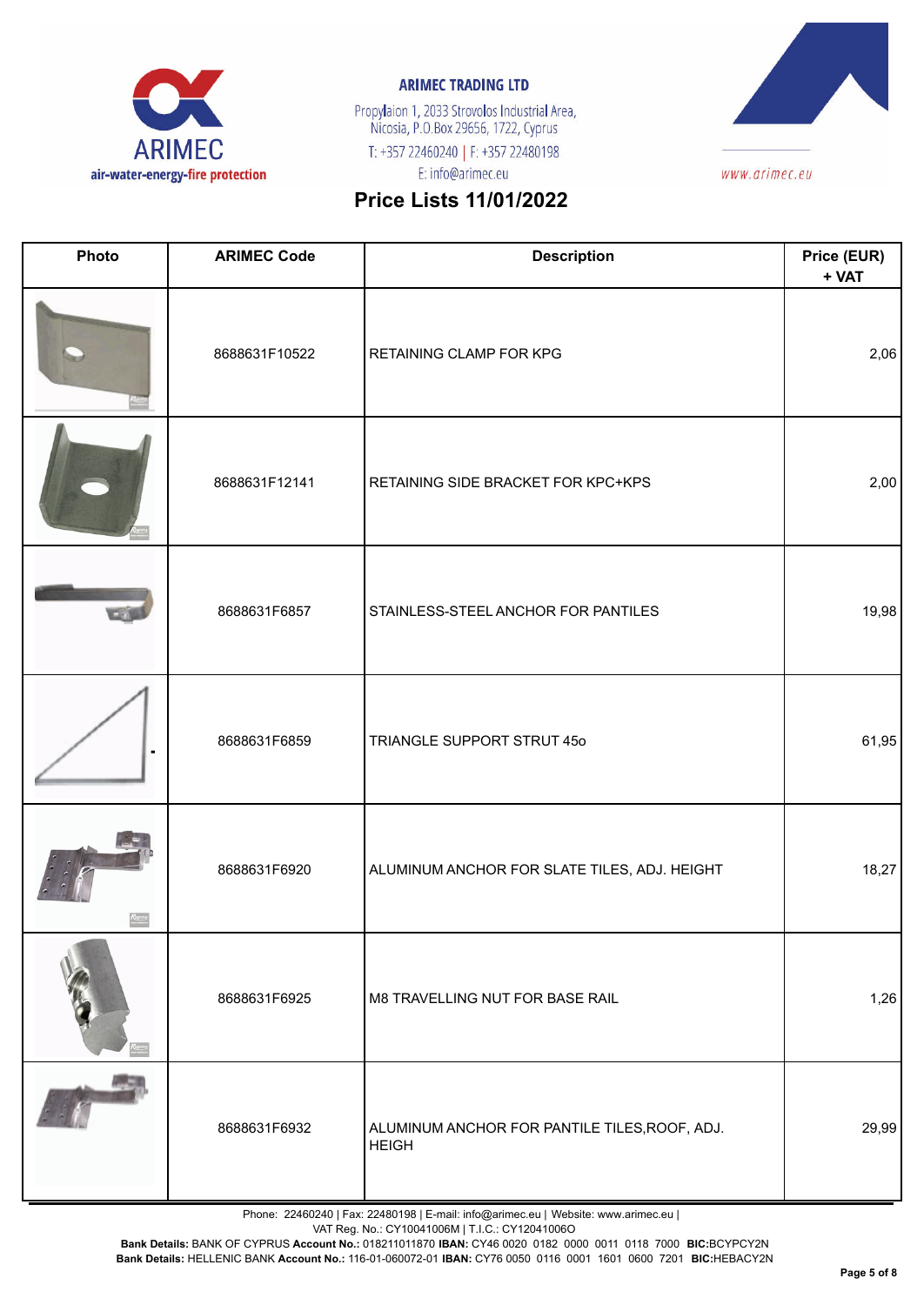

Propylaion 1, 2033 Strovolos Industrial Area,<br>Nicosia, P.O.Box 29656, 1722, Cyprus T: +357 22460240 | F: +357 22480198 E: info@arimec.eu



# **Price Lists 11/01/2022**

| Photo | <b>ARIMEC Code</b> | <b>Description</b>                                                  | Price (EUR)<br>+ VAT |
|-------|--------------------|---------------------------------------------------------------------|----------------------|
|       | 8688631F7009       | REGULUS 222777H ALUMINIUM BASE RAIL 6,15 m 6949                     | 50,40                |
|       | 8688631F7013       | ALUMINUM ANCHOR FOR PANTILE<br>TILES, ADJUSTABLE HEIGH              | 17,23                |
|       | 8688631F7259       | M8x18 bolt for KPC, KPA, KPS11, KTU                                 | 0,42                 |
|       | 8688631F7629       | <b>STRAIGHT HEX</b><br>FITTING+NUTS,22x22mm(KPC,KPS11,KTU)          | 4,31                 |
|       | 8688631F7709       | FIXING BRACHET FOR KPC1, KPA1, KPS11, KPW<br><b>BOTTOM RAIL</b>     | 2,21                 |
|       | 8688631F7929       | HOT-DIPPED GALVANIZED STEEL ANCHOR FOR<br><b>PANTILES</b>           | 9,03                 |
|       | 8688631F8169       | REGULUS 8169-RETAINING BRACKET BETWEEN<br>2KPW COLLECTORS WITH BOLT | 3,50                 |

Phone: 22460240 | Fax: 22480198 | E-mail: info@arimec.eu | Website: www.arimec.eu |

VAT Reg. No.: CY10041006M | T.I.C.: CY12041006O

**Bank Details:** BANK OF CYPRUS **Account No.:** 018211011870 **IBAN:** CY46 0020 0182 0000 0011 0118 7000 **BIC:**BCYPCY2N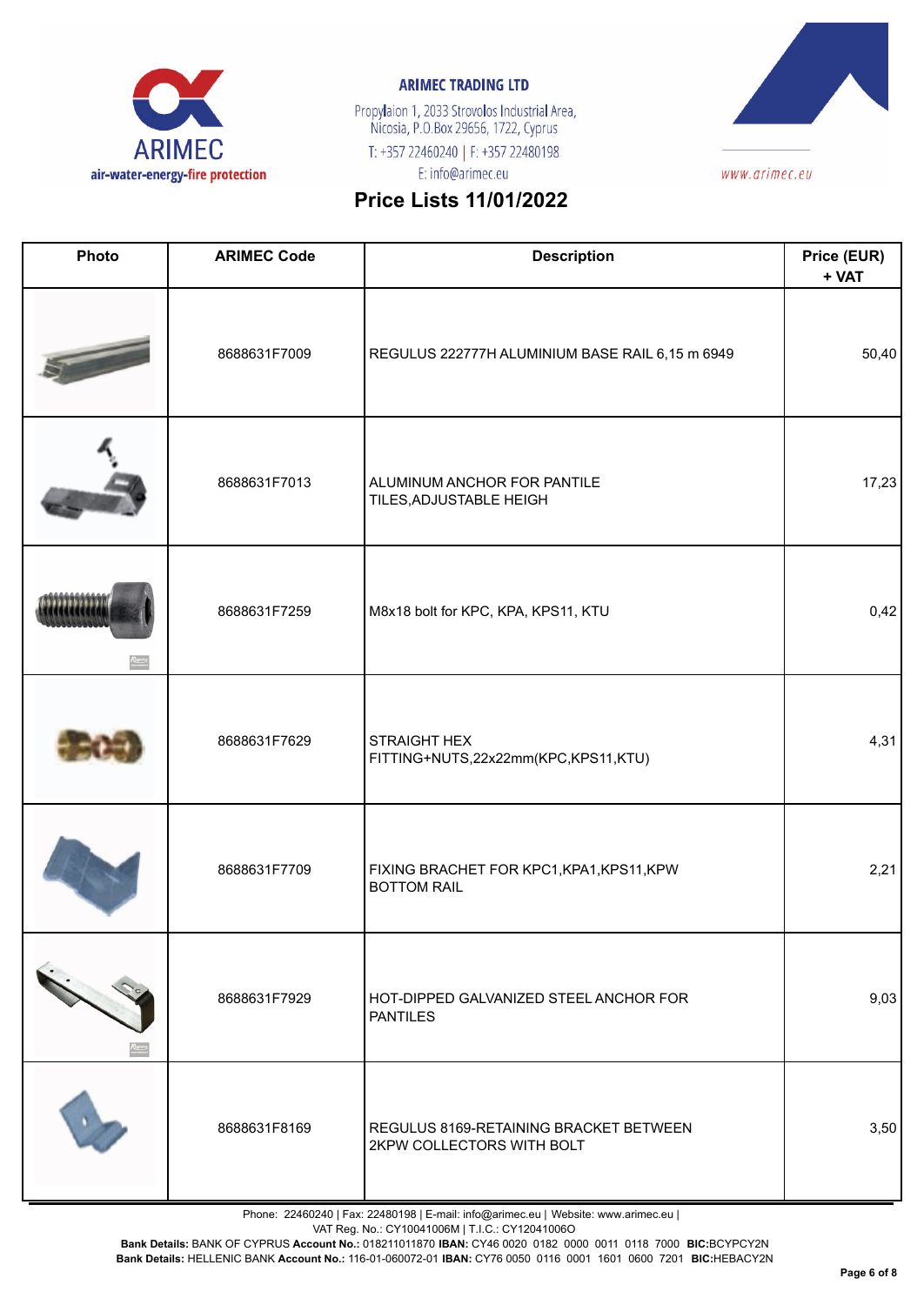

Propylaion 1, 2033 Strovolos Industrial Area,<br>Nicosia, P.O.Box 29656, 1722, Cyprus T: +357 22460240 | F: +357 22480198 E: info@arimec.eu



# **Price Lists 11/01/2022**

| Photo | <b>ARIMEC Code</b> | <b>Description</b>                        | Price (EUR)<br>+ VAT |
|-------|--------------------|-------------------------------------------|----------------------|
|       | 8688631F8198       | REGULUS 8198 WELDING SOCKET 22-1"         | 6,35                 |
|       | 8688631F8278       | 222370 RETAINING BRACKET                  | 1,73                 |
|       | 8688631F8279       | 222914 MONTAGE ANCHOR FOR SOLAR COLLECTOR | 2,21                 |
|       | 8688631F8294       | M8X14DIN M8X14 STAINLESS-STEEL BOLT       | 0,37                 |
|       | 8688631F8805       | REGULUS FIXING KIT R-00149-004.01         | 68,25                |
|       | 8688631F9469       | REGULUS 12197 BASE PROFILE "T"            | 4,94                 |
|       | 8688631F9470       | PROFIL L 30X30X30 AL PROFILE L 30x30x3mm  | 3,78                 |

Phone: 22460240 | Fax: 22480198 | E-mail: info@arimec.eu | Website: www.arimec.eu |

VAT Reg. No.: CY10041006M | T.I.C.: CY12041006O

**Bank Details:** BANK OF CYPRUS **Account No.:** 018211011870 **IBAN:** CY46 0020 0182 0000 0011 0118 7000 **BIC:**BCYPCY2N